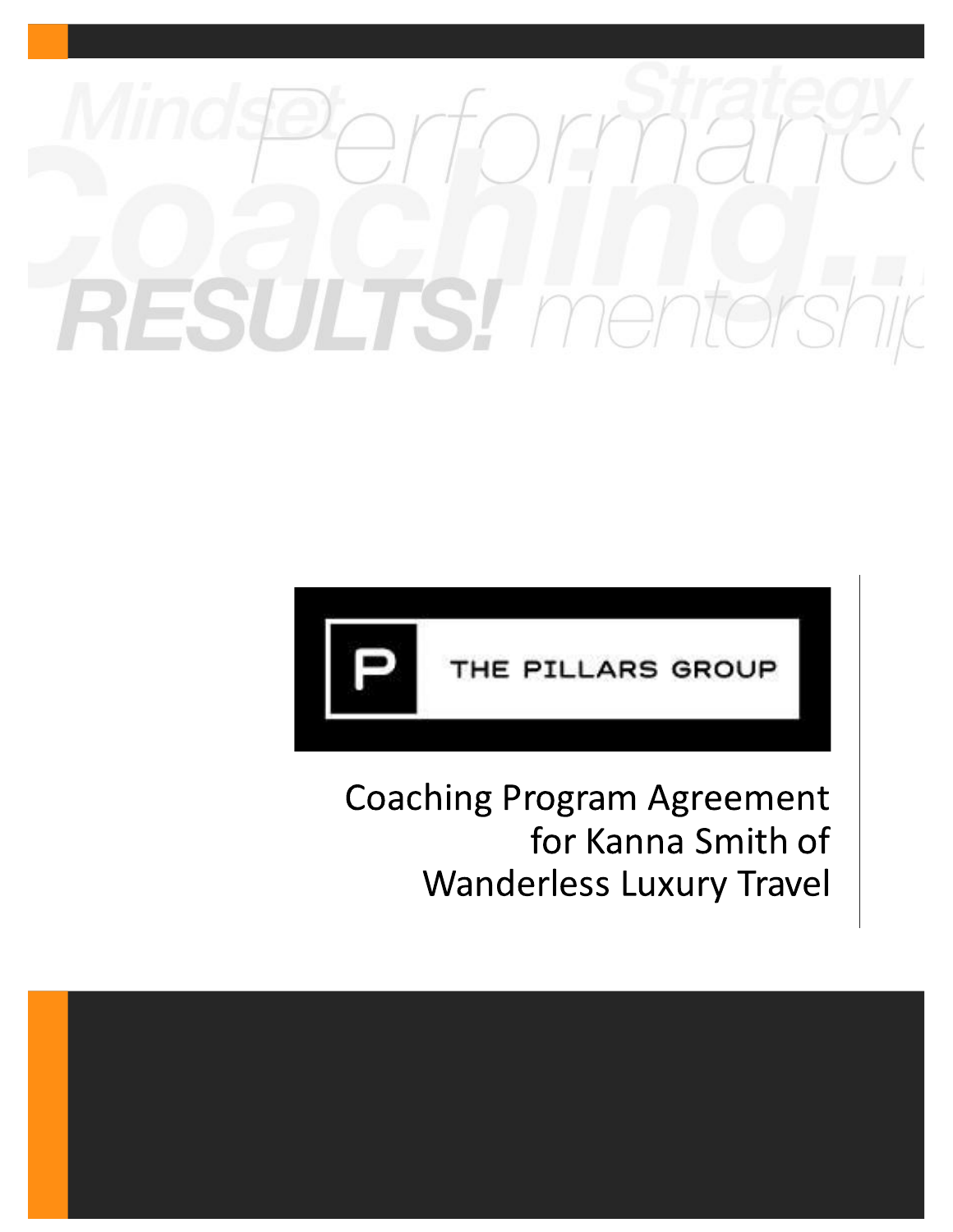# **Coaching Program Agreement**

# **Client Details**

| Program Start Date      |  |
|-------------------------|--|
| <b>Business Name</b>    |  |
| <b>Business Address</b> |  |
|                         |  |
| Owner Name              |  |
| <b>Owner Address</b>    |  |
|                         |  |
| Primary Phone           |  |
| Primary Email           |  |
|                         |  |

# **Coaching Program Details**

This agreement is between you Kanna Smith and your business coach Dean Van Dyke. As a participant in Wanderless Luxury Travel Coaching Program you will receive access to the following services based on your selected program:

### $\Box$  Strategic Planning Sessions

Your Coach will conduct a 2 to 8-hour Strategic Planning Session with you in the first month of the Coaching Program to identify your personal and business vision and goals. A Strategic Plan will be developed to identify the activities required of you and your team to achieve your goals. Your Strategic Plan will be updated each quarter.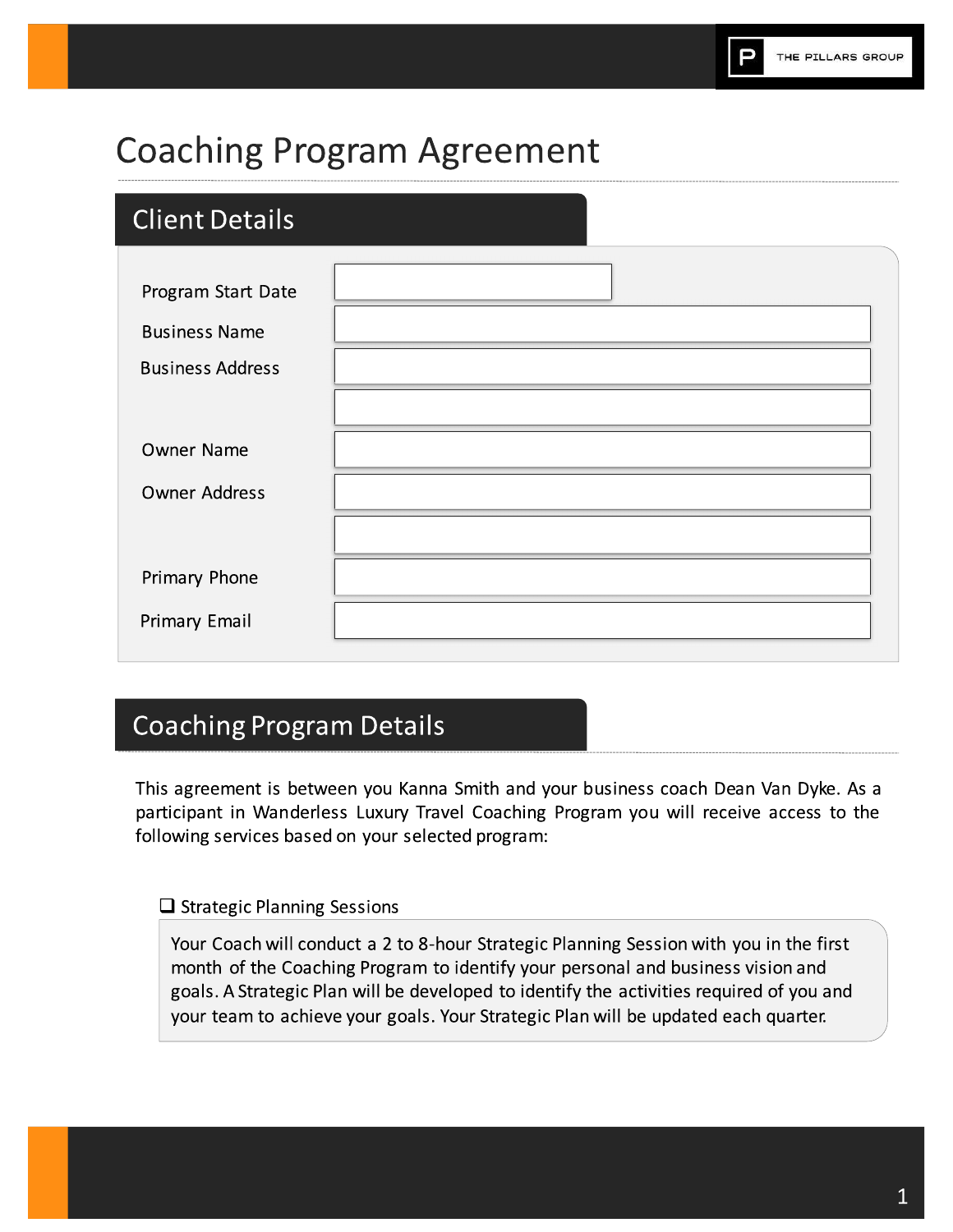#### $\Box$  Coaching Sessions

Your Coach will have 2 to 8 hours per month of coaching sessions using Zoom, depending on the program you choose. These sessions will be used for goal-setting, accountability, and troubleshooting. Your Coach is also available during normal business hours to discuss unforeseen challenges that arise during the week.

#### $\Box$  Team Day (if applicable)

For businesses with the equivalent of at least 5 full time team members, a Team Day will be conducted in the second or third month of the program. The purpose of the Team Day is to unify your team behind your Strategic Plan and jump start the Coaching Program for maximum results.

#### $\square$  Learning Materials, Templates, and Systems

Your Coach will supply you with access to hundreds of proprietary templates and systems on an as-needed basis to enable you to complete your weekly goals. These include business and strategic plans, marketing and advertising templates, sales scripts, operations manuals, financial management tools, and more.

#### $\Box$  Critique Services

Your Coach will critique your work on goals and assignments between weekly coaching appointments. You may submit your work for critique by email and the critiques may be delivered via email or during your next coaching session.

#### $\Box$  Consultations (Suppliers, Customers, Professional Service Providers)

Your Coach will conduct up to four complimentary consultations per year with your key suppliers, customers, or professional advisors to solicit and understand their viewpoints and coordinate your coaching program with their efforts.

#### $\Box$  Resources and Services

Your Coach will give you access to best-in-class business building resources and services supplied by our strategic partners at reduced rates. These include psychometric assessment tools, training programs, professional services, and more.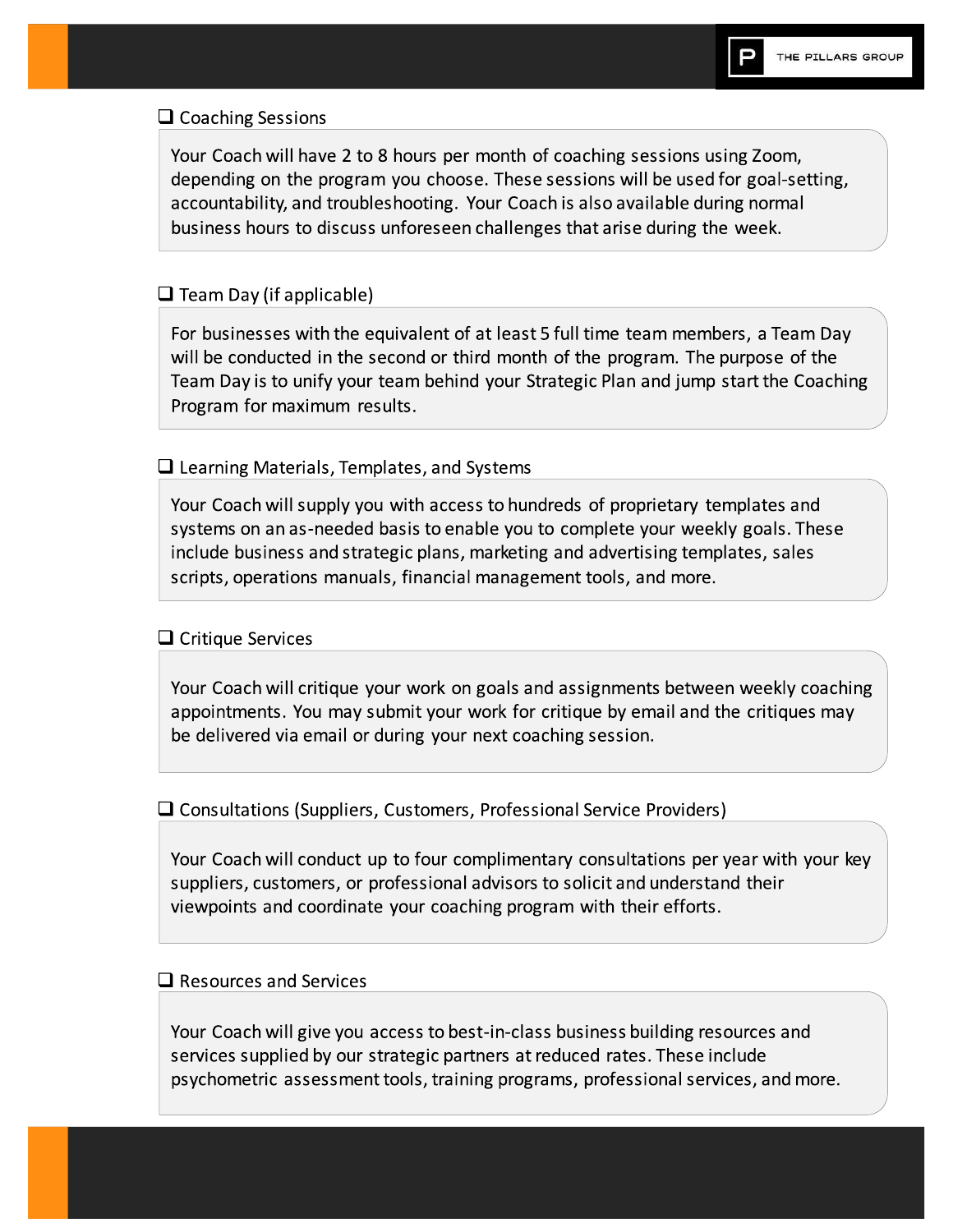# **Coaching Programs Overview**

# \* Platinum Coaching

Our most intensive and feature rich coaching program, designed for high performing entrepreneurs focused on major performance improvements in their firms. Your coach will demand the highest levels of performance from you and your team. If you're expanding operations, launching new products, transitioning leadership, or moving towards franchising, then this is the right program for you.

# ★ Gold Coaching

This program is designed for growing firms determined to accelerate their performance to maximize growth, profitability, and lifestyle for the owner. Do you need to significantly grow revenues, develop an amazing team, and improve your lifestyle in the next few years? Then this is the perfect program to empower you to get the results you deserve.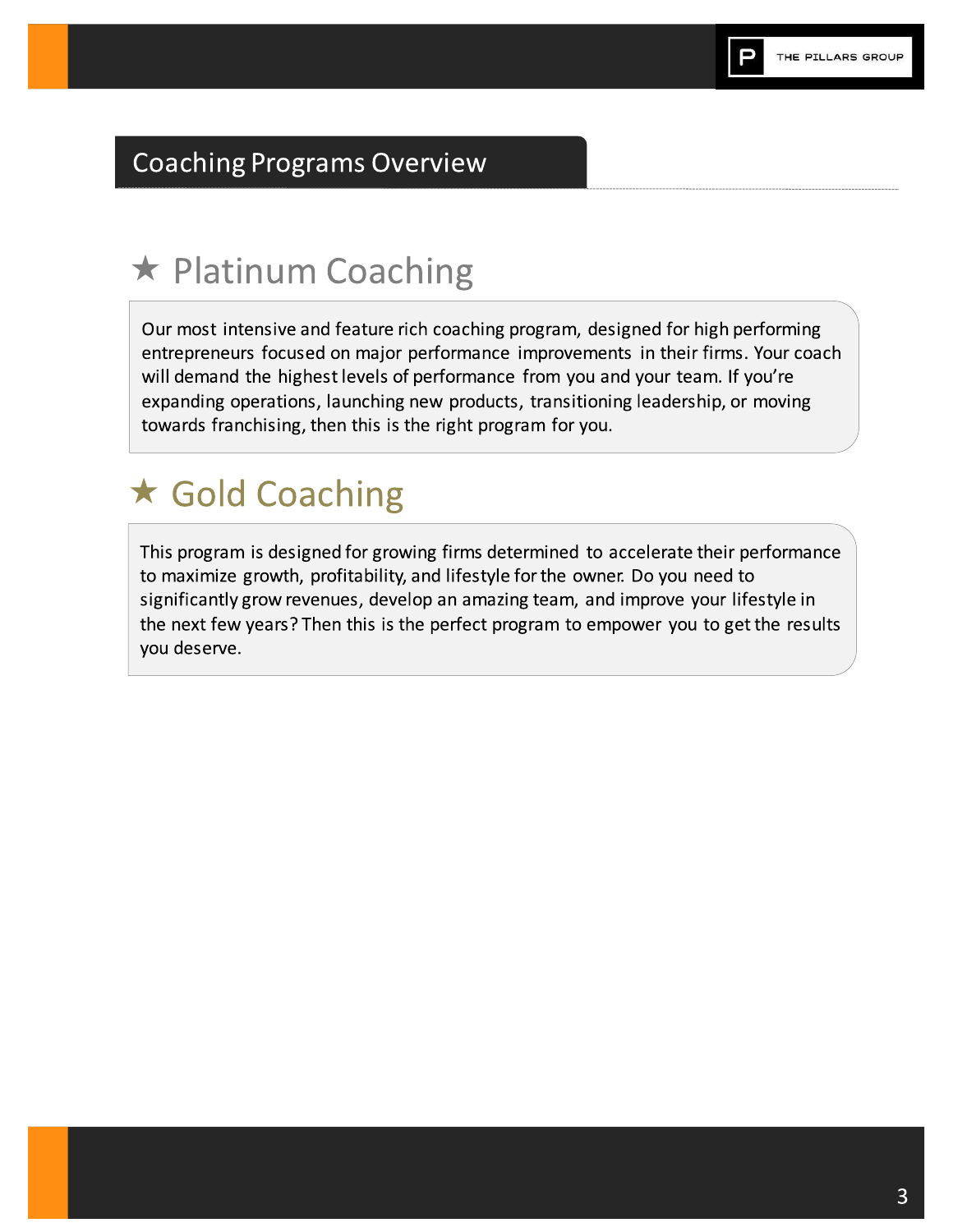# ★ Platinum Coaching

Our most intensive and feature rich coaching program, designed for high performing entrepreneurs focused on major performance improvements in their firms. Your coach will demand the highest levels of performance from you and your team. If you're expanding operations, launching new products, transitioning leadership, or moving towards franchising, then this is the right program for you.

## **Coaching Program Includes:**

- $\Box$  4 Coaching Sessions Per Month (Up to 2 hours each as required)
- $\Box$  Strategic Plan Set-Up (Up to 4 planning sessions as required)
- $\Box$  Strategic Plan Quarterly Updates  $(Inded: $3,997 value)$
- $\Box$  24/7/365 Proprietary access to MBA **Online Resources**  $(Indued: $2,997 value)$
- $\Box$  Learning Materials, Templates, and Systems (Included)
- $\Box$  Critique Service, 4x Per Month (Included)
- $\Box$  Support for Partnerships (Included: Up to 4 Partners)
- $\square$  2 Supplier/Customer Consultations (Included: \$1,997 value)

## Time Investment<sup>1</sup>

4-8 Hours Per Week

## Financial Investment<sup>2</sup>

- \$4,497 (1x Set-Up Fee)
- \$4,497 Per Month





<sup>1.</sup> Time invested will need to be applied towards the implementation of the agreed strategies and tactics. This investment can come from you or your assigned team/vendors, but you are ultimately responsible to champion the timely completion of these strategies and tactics.

<sup>2.</sup> The monthly investment is paid on the same day of each month by automatic processing of the credit or debit card on file, and in advance of the month's services being rendered.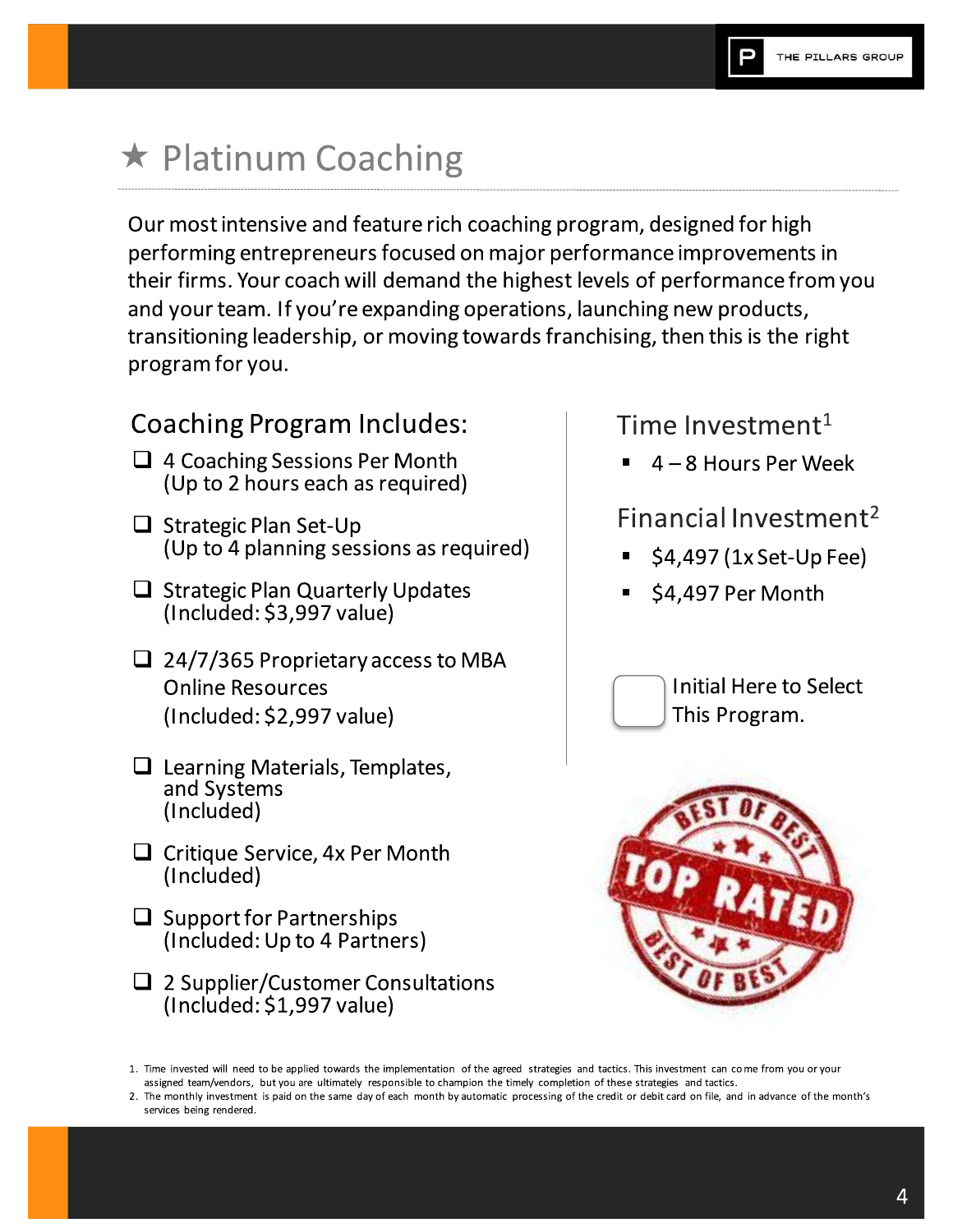# ★ Gold Coaching

This program is designed for growing firms determined to accelerate their performance to maximize growth, profitability, and lifestyle for the owner. Do you need to significantly grow revenues, develop an amazing team, and improve your lifestyle in the next few years? Then this is the perfect program to empower you to get the results you deserve.

## **Coaching Program Includes:**

- $\Box$  4 Coaching Sessions Per Month (Up to 60 minutes each as required)
- $\Box$  Strategic Plan Set-Up (Up to 3 planning sessions as required)
- $\Box$  Strategic Plan Quarterly Updates  $(Inded: $3,997 value)$
- $\Box$  24/7/365 Proprietary access to MBA **Online Resources** (Included: \$2,997 value)
- $\Box$  Learning Materials, Templates, and Systems (Included)
- $\Box$  Critique Service, 4x Per Month (Included)
- $\Box$  Support for Partnerships (Included: Up to 3 Partners)
- $\Box$  2 Supplier/Customer Consultations (Included: \$1,997 value)

## Time Investment<sup>1</sup>

4 – 6 Hours Per Week

## Financial Investment<sup>2</sup>

- \$2,997 (1x Set-Up Fee)
- \$2,997 Per Month



<sup>1.</sup> Time invested will need to be applied towards the implementation of the agreed strategies and tactics. This investment can come from you or your assigned team/vendors, but you are ultimately responsible to champion the timely completion of these strategies and tactics.

<sup>2.</sup> The monthly investment is paid on the same day of each month by automatic processing of the credit or debit card on file, and in advance of the month's services being rendered.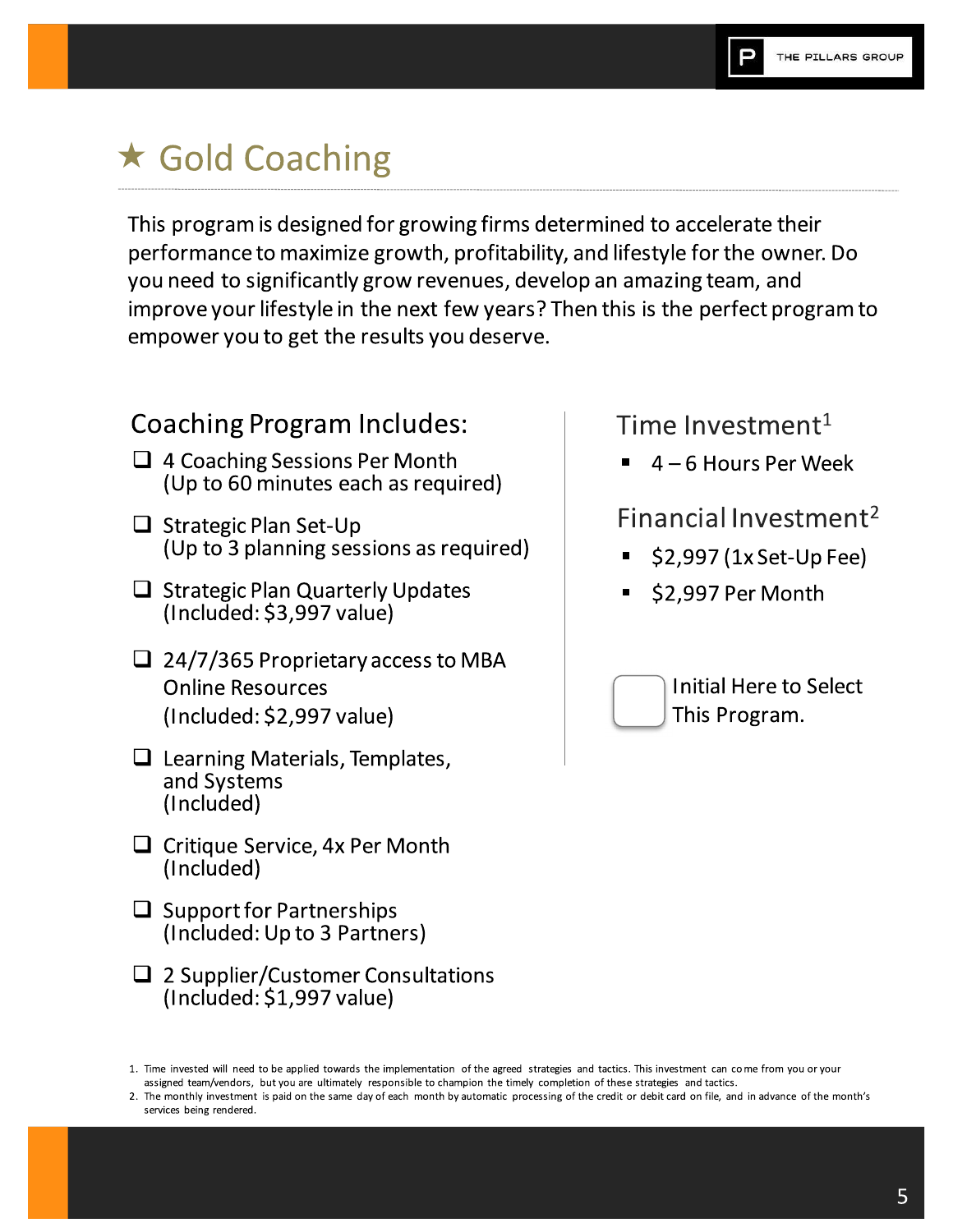# **Terms and Conditions**

**Confidentiality.** The Coaching Program materials you receive are confidential and proprietary. These materials are unpublished works protected by copyright laws and no unauthorized copying, adaptation, distribution, storage or display is permitted. You agree not to be use, disclose, or duplicate them, except within your company. We agree to honour the confidentiality of your trade secrets and intellectual property.

**Advisory.** Our Coaching Program services are advisory. You bear sole responsibility for the use and implementation of these services in your business. You agree to forever indemnify and hold harmless your Coach from and against any loss, cost or expense resulting from your activities related to the Coaching Program. You agree to be accountable for producing results in the Program so that your Coach can ensure that you receive the education you need in order to enjoy a life-long journey of success in business.

Scheduling. Coaching appointments can be re-scheduled with a minimum of 24 hours advanced notice. Otherwise, the coaching appointment will be forfeited. From time to time, your Coach may need to take time away to observe holidays, take vacations, attend company events, etc. When this occurs, you will either enjoy a week without goals (no refunds will be given) or re-schedule additional coaching appointments before or after the time away.

**Reporting.** You will be asked to report the Key Performance Indicators (KPI's) of your business on a regular basis, so your Coach can monitor the health and performance of your business.

**Evaluation.** Just as your progress is regularly evaluated through the goal setting coaching sessions, you may be asked to evaluate the performance of your Coach from time to time. You agree to certify in writing that you are satisfied with the services you have received since the last evaluation. If you are not fully satisfied with the services you have received (at any stage) you agree to let us know, so that we can work with you to rectify your concerns.

**Termination.** You or your Coach may elect to terminate this agreement at any time upon thirty days notice in writing. Your final monthly investment will be due upon notice of termination.

Agreement. This is the entire agreement between you and your Coach, all prior agreements, promises or representations being merged herein. This agreement shall be governed by and construed and interpreted in accordance with the laws of the State of Washington.